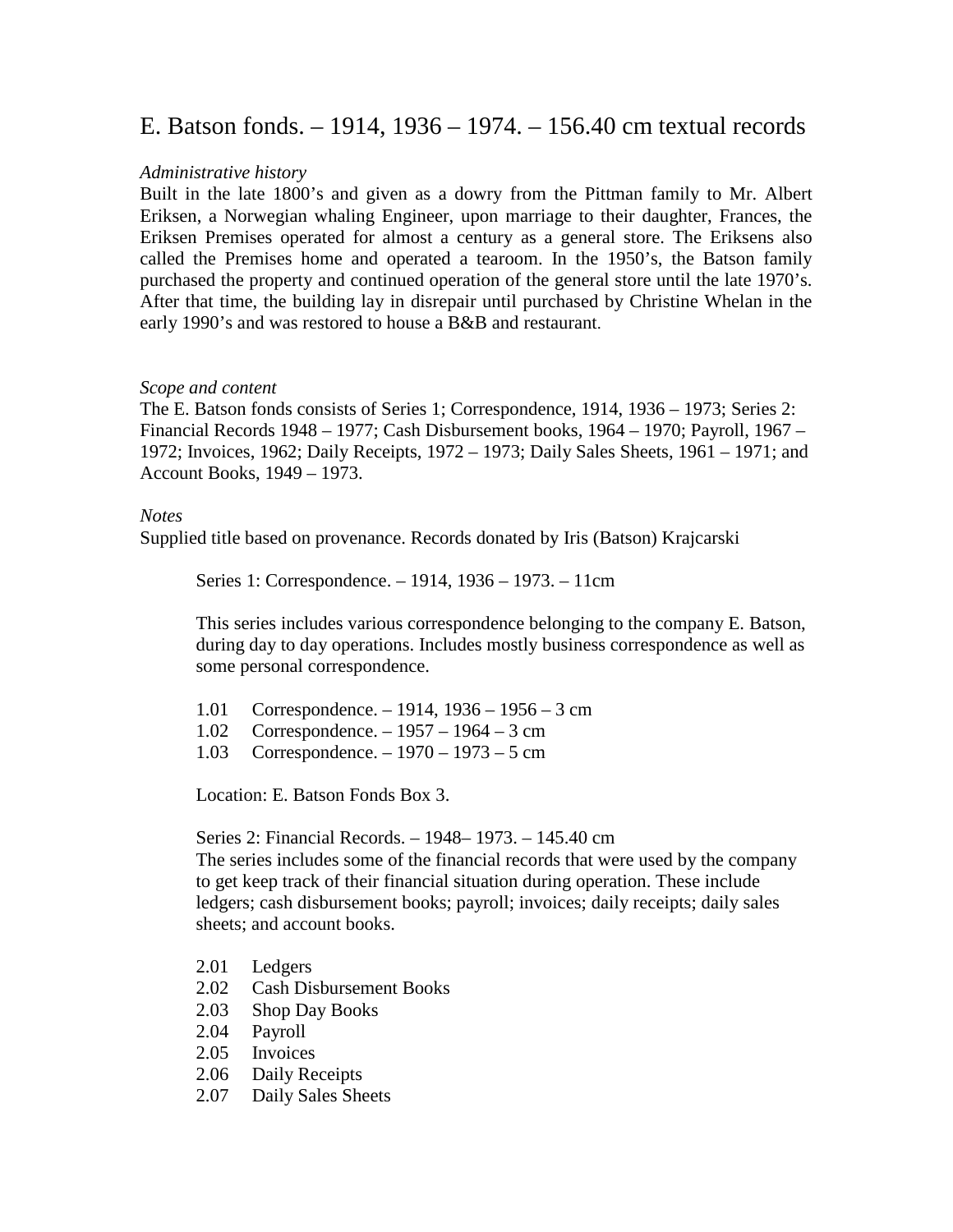2.08 Account Books

2.09 Stock Books

2.01 Ledgers. – 1948, 1954-1960. -25.2 cm

The ledgers contain individual accounts of persons doing business with the E. Batson company. The accounts records debit and credit on each account. The ledgers provide insight into the value of goods.

| 2.01.001 | Ledger, 1948        |
|----------|---------------------|
| 2.01.002 | Ledger, 1954        |
| 2.01.003 | Ledger, 1956        |
| 2.01.004 | Ledger, 1957 - 1958 |
| 2.01.005 | Ledger, 1958        |
| 2.01.006 | Ledger, 1960        |
|          |                     |

2.02 Cash Disbursement Books. – 1964 – 1970. – 6.3 cm

The Cash Disbursement Books contain accounts of how much money was being spent by the company on any given day. States how much money is going out and to who.

| 2.02.001 | Cash Disbursement Book, $1964 - 1965$            |
|----------|--------------------------------------------------|
| 2.02.002 | Cash Disbursement Book, 1966 – 1967, 1968 – 1970 |
| 2.02.003 | Cash Disbursement Book, 1967 – 1968, 1969 – 1970 |

Location: Shelf

2.03 Shop Day Books. – 1971 – 1973. – 4.5 cm

The Shop Day Books contain the sales to each customer, listing name, what was purchased and how much it cost. They may be used as a cross-reference with ledgers.

2.03.001 Shop Day Book, 1971 – 1973 2.03.002 Shop Day Book, 1972 – 1973

2.04 Payroll Books. – 1960 – 1972. -3 cm

The Payroll Books contain all the information on the employee's payment. States their name; hours & days worked; rate of pay and how much the deductions were.

| 2.04.001 | Payroll Book, 1960        |
|----------|---------------------------|
| 2.04.002 | Payroll Book, 1961 - 1967 |
| 2.04.003 | Payroll Book, 1967 - 1970 |
| 2.04.004 | Payroll Book, 1970 – 1972 |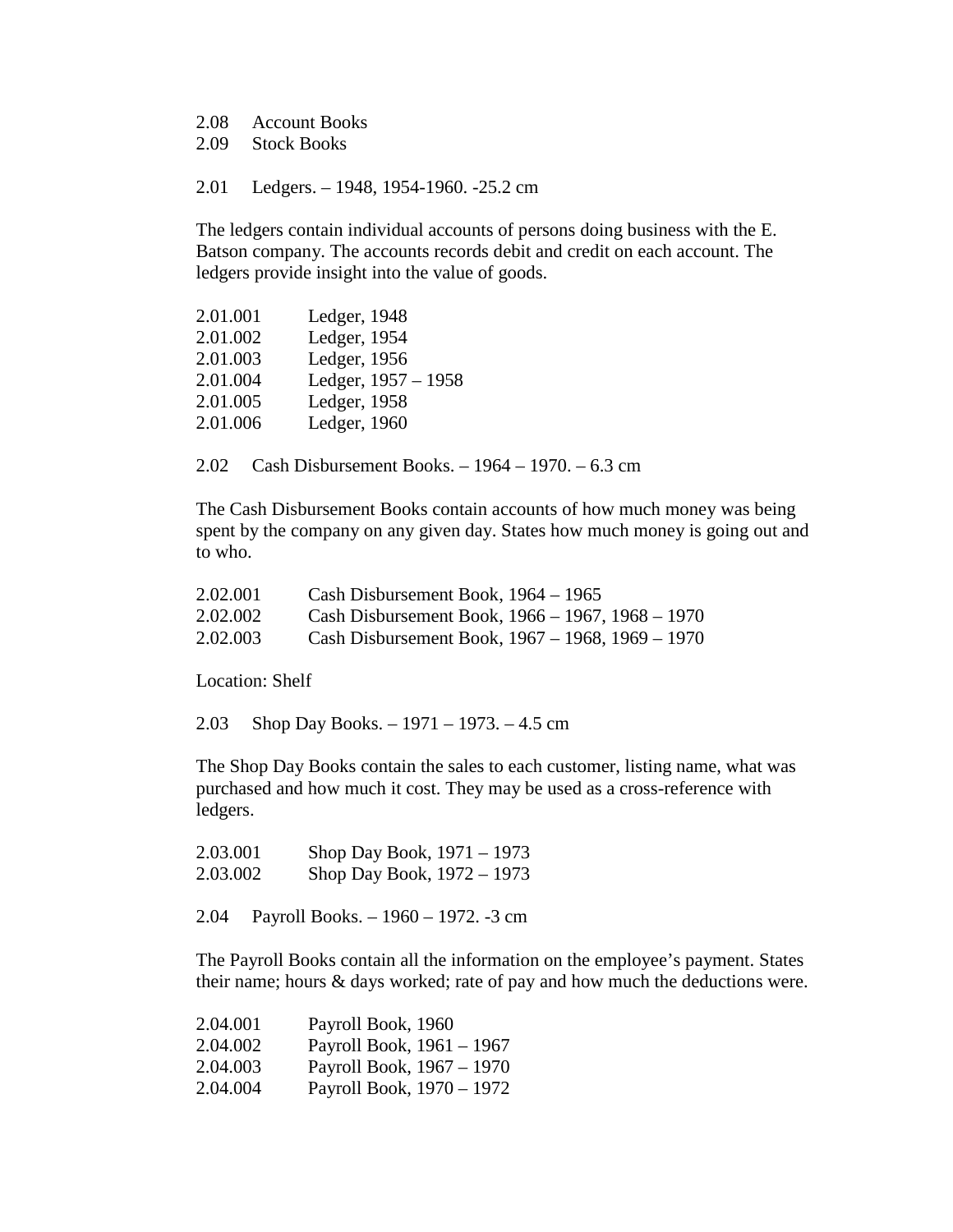2.05 Invoices. – 1962. – 1.8 cm

The Invoices contain the records of the items and the store where they were by E. Batson during 1962. 2.05.001 Payable Invoices, 1962

Location: E. Batson Fonds Box 3.

2.06 Daily Receipts. -1962 – 1973. – 68.3 cm

These are copies of receipts from various months in 1962 – 1973 that would be written for customers and contains a list of what was purchased and the amount of each item. This information is then transferred to the Daily Sales Sheets and then the Ledger.

| Daily Receipts, $1962 - 1965$  |
|--------------------------------|
| Daily Receipts, November 1972  |
| Daily Receipts, December 1972  |
| Daily Receipts, January 1973   |
| Daily Receipts, February 1973  |
| Daily Receipts, March 1973     |
| Daily Receipts, April 1973     |
| Daily Receipts, May 1973       |
| Daily Receipts, June 1973      |
| Daily Receipts, July 1973      |
| Daily Receipts, August 1973    |
| Daily Receipts, September 1973 |
|                                |

Location: E. Batson Fonds Box 1 and 2.

2.07 Daily Sales Sheets. – 1961 – 1971. – 28 cm

Records the daily purchases made at the store during this time. This information would be transferred to the Ledger.

| 2.07.001 | Daily Sales Sheets, $1961 - 1962$            |
|----------|----------------------------------------------|
| 2.07.002 | Daily Sales Sheets, $1962 - 1963$            |
| 2.07.003 | Daily Sales Sheets, $1962 - 1964$            |
| 2.07.004 | Daily Sales Sheets, $1964 - 1965$            |
| 2.07.005 | Daily Sales Sheets, 1964, 1971 – 1972        |
| 2.07.006 | Daily Sales Sheets, 1965 - 1966, 1968 - 1869 |
| 2.07.007 | Daily Sales Sheets, $1965 - 1967$            |
| 2.07.008 | Daily Sales Sheets, $1966 - 1967$            |
| 2.07.010 | Daily Sales Sheets, $1967 - 1968$            |
| 2.07.011 | Daily Sales Sheets, 1969 - 1970              |